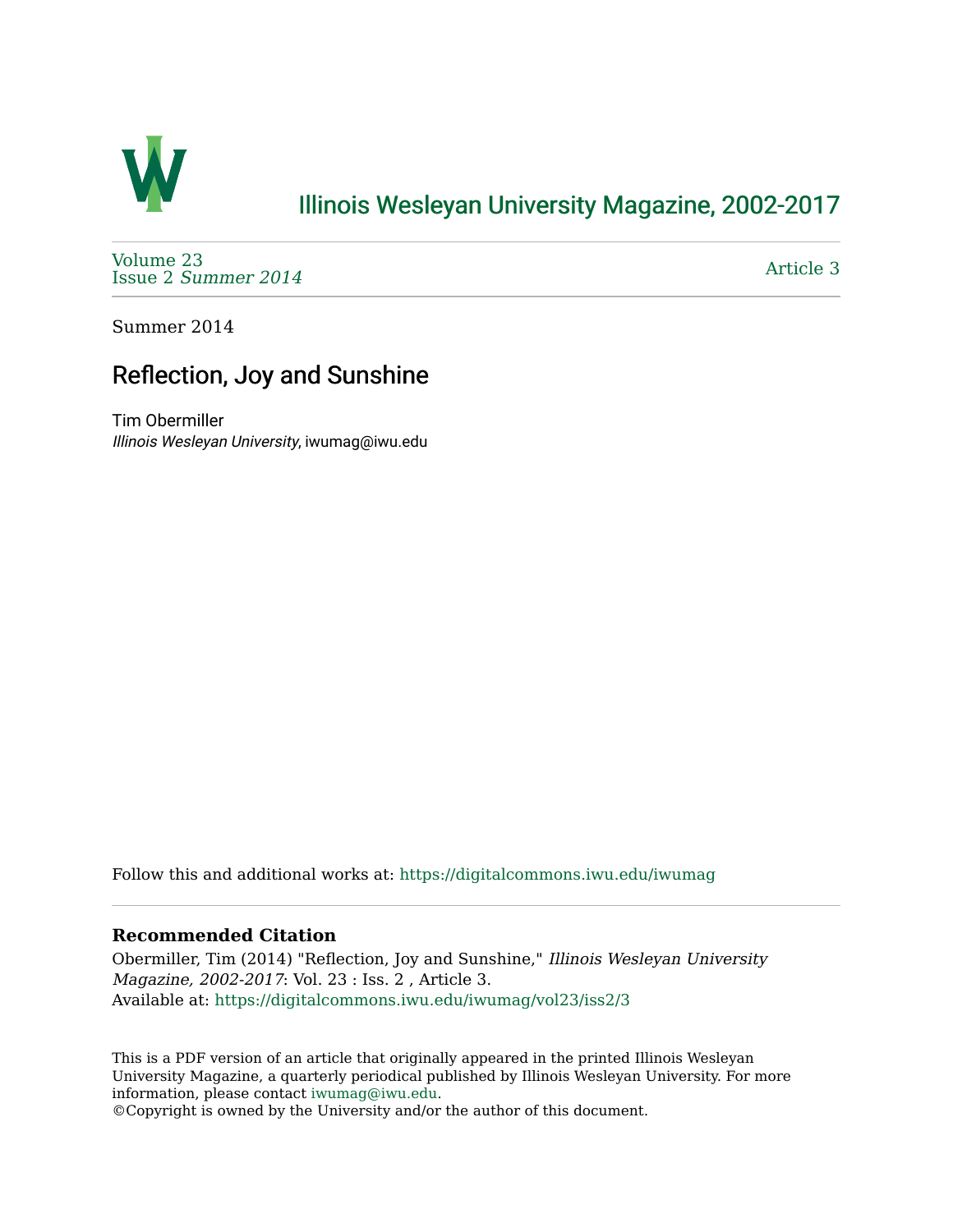### **Reflection, Joy and Sunshine**

**Spirits ran high at May Commencement, while speakers called attention to the event's deeper meaning.** 

#### **Stories by TIM OBERMILLER**



In Illinois Wesleyan's 164-year history, it was likely a Commencement first.

"I've been at a lot of sporting events where fans did the wave, and I think our graduates each deserve that much," said award-winning playwright Deanna Jent '84, keynote speaker at the May 4 graduation ceremonies. She then led an audience of some 5,000 spectators seated on the Eckley Quadrangle to stand, cheer and raise their arms, creating a rippling salute to the Class of 2014.

It was one of many festive moments during a breezy, sunny commencement that prompted President Richard F. Wilson to exclaim: "This is truly a day to remember — there's no rain!"

Wilson led his own cheers in honor of 503 candidates for graduation during Commencement, which

was held for the second time on the Glenn '22 and Rozanne Parker Kemp '27 Commencement Plaza at the entrance to State Farm Hall. Graduates from as close as Bloomington, Ill., and as far away as China, Vietnam, Nigeria and South Korea walked across the stage to receive their diplomas in a ritual that "connects Titans across the generations," Wilson said.

Throughout the ceremony, speakers evoked names that captured the spirit of the day, from the Greek god Dionysus to American folksinger Pete Seeger to Illinois Wesleyan's own Saga Dave.

In his greetings on behalf of the Board of Trustees, chair George Vinyard '71 reviewed the life of Pete Seeger — the American folk singer and activist who died last January — to "remind us of how important it is to find or develop the right tools and skills for understanding the world and making a positive difference in it."

Not only was Seeger a songwriter and singer, "he was a preserver of our folk culture, a teacher and an activist for peace; civil rights; poor, working people; democracy and the environment," said Vinyard. Reflecting on the values imparted in a liberal arts education, Seeger had not only high aspirations and ideals, "but possessed the right tools for the situation at hand and the skills to use them well," Vinyard said.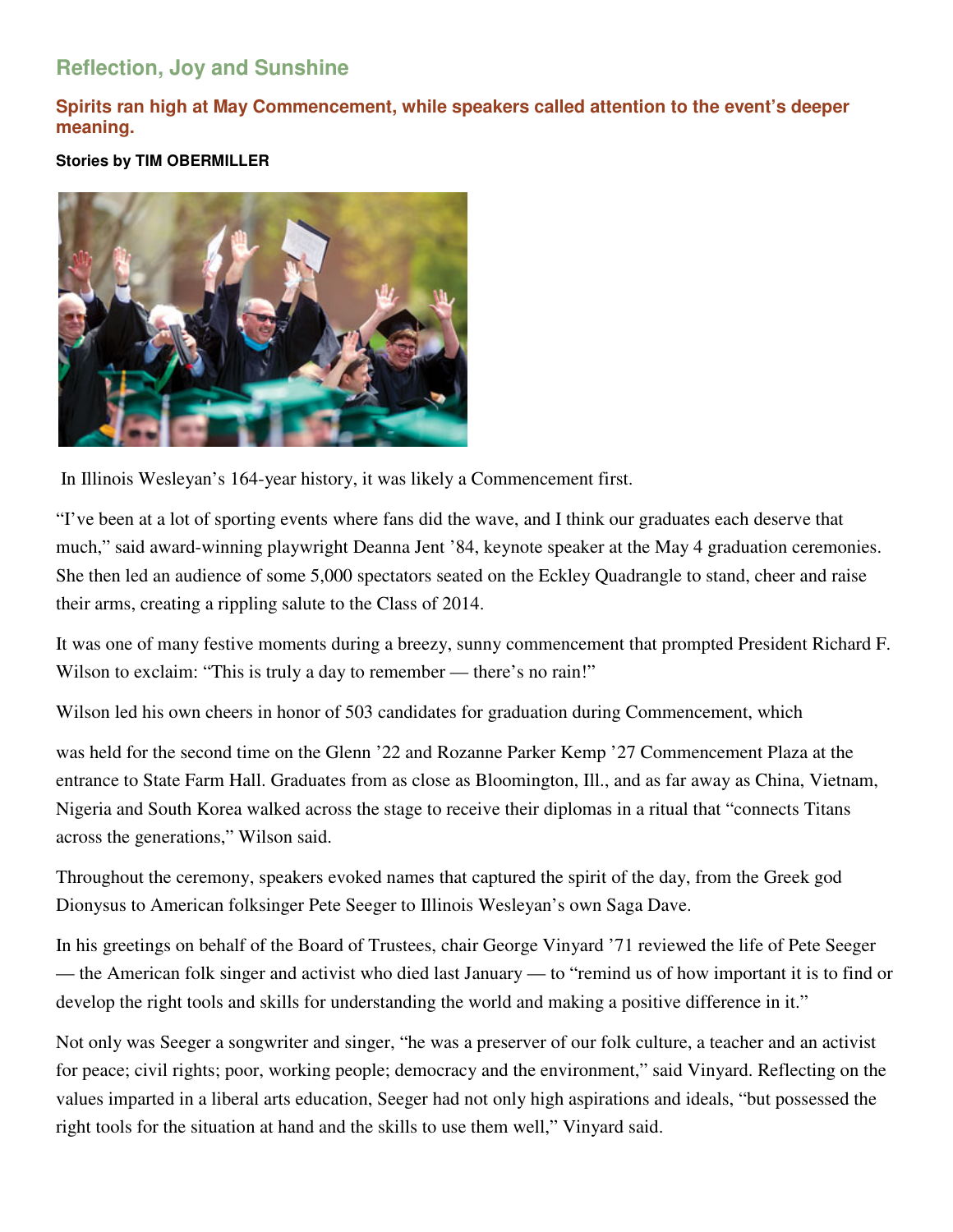Class of 2014 President Hannah Eve Smith noted in her remarks that she and fellow graduates were "starting a chapter that doesn't involve quad squirrels or Saga Dave" and entering a world "where you probably shouldn't leave your laptop on the library desk … and where it isn't socially acceptable to wear sweat pants every day of the week. We'll be leaving this place that we've called home for the past few years, and entering somewhere unknown."

But there were many ways their IWU educations had prepared graduates for the "real world," Smith said, through experiences that reached beyond campus and even national boundaries. "With Illinois Wesleyan's strong commitment to students' cultivating a comprehensive worldview, a phenomenal 50 percent of our class studied abroad," she noted.



Speaker Deanna Jent '84 advised graduates to "continually ask, 'What story am I telling myself?' and examine how that story is making you feel and act."

Deanna Jent began her address by explaining its title, "Story and Truth: the Dionysus Connection."

"The spirit of Dionysus is embodied in storytelling and celebrating the moment," said Jent, who was awarded an honorary doctor of humane letters degree and whose son Christopher is in the Class of 2014.

After graduating magna cum laude in theatre from IWU, Jent earned her Ph.D. in theatre at Northwestern University. She is now a professor at Fontbonne University in St. Louis and is artistic director of Mustard Seed Theatre, a professional company in residence at Fontbonne dedicated to producing plays about faith and social justice. Jent is also an educator on autism and its impact on families. Her play *Falling* — based on her experiences as the mother of a child with autism — has been performed around the world and was nominated for a Drama Desk Award as one of the Best New Plays of 2012.

Calling on her vocation as a director and playwright, Jent spoke about the power of story and its association with truth. "The truth is that you are graduating. The story today is about your transformation — how a college education has changed you and will carry you through the next chapter of the novel you could call 'your life.'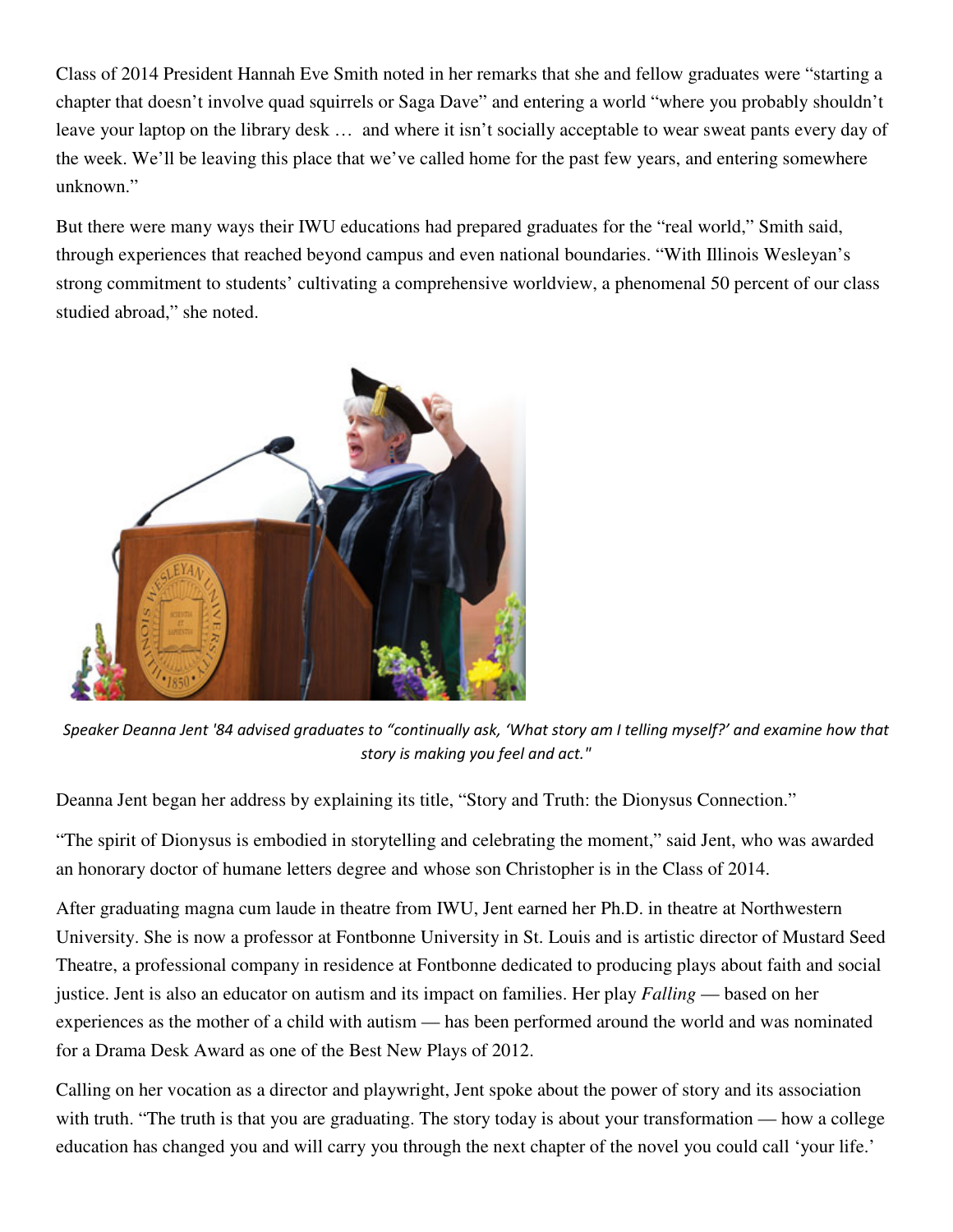"You've learned that much in the world is not black and white; there are shades of grays and colors throughout," she added. "Truth and story intermingle."

To illustrate the point, Jent recalled working as an administrative assistant both during and after she earned her Ph.D. in theatre from Northwestern University. "One weekend, my grandpa asked me how work was going. 'Fine,' I told him. 'But I sure didn't need a doctorate degree to be filing and typing. So much for all those years of school!'



A'Kya Adams, left, and Ini Essien '13 pose for a selfie.

"Hey,' he said, with volume and passion I'd rarely seen in him. 'Education is never wasted. You don't have any idea when or where you'll use what you've learned.'"

"What story had I been telling myself?" Jent asked. "It was a kind of Cinderella story, where I was banished to the office of secretary instead of reigning as the Queen of Academia, as I should have been. My grandpa's words helped me shape a different story, in which the job I was doing and the people that I worked with were not detours from my real life, but authentic parts of who I was becoming."

"We think we're in charge of writing our story," Jent added later. She advised graduates to "continually ask, 'What story am I telling myself?' and examine how that story is making you feel and act. … Boldly write your own story, but when another story starts to write you, surrender to that new narrative."

Part of that process, she said, was something "that has taken me a long time to learn: Tell the truth. Not to everybody, all the time, but find someone or some place where you can tell the truth. The messy truth, the way your life really is truth, the-stuff-I'm-ashamed-of truth.

"For me, telling the truth meant writing a play which explored the dynamics of caring for a child severely affected by autism. The story I wanted for my family, the one where all three of my children had friends, found meaningful relationships and vocations and lived independently — that story was rewritten, for all of us. We had to find new ways to define 'normal' and 'success' — and ultimately I had to surrender to the narrative that was claiming me."